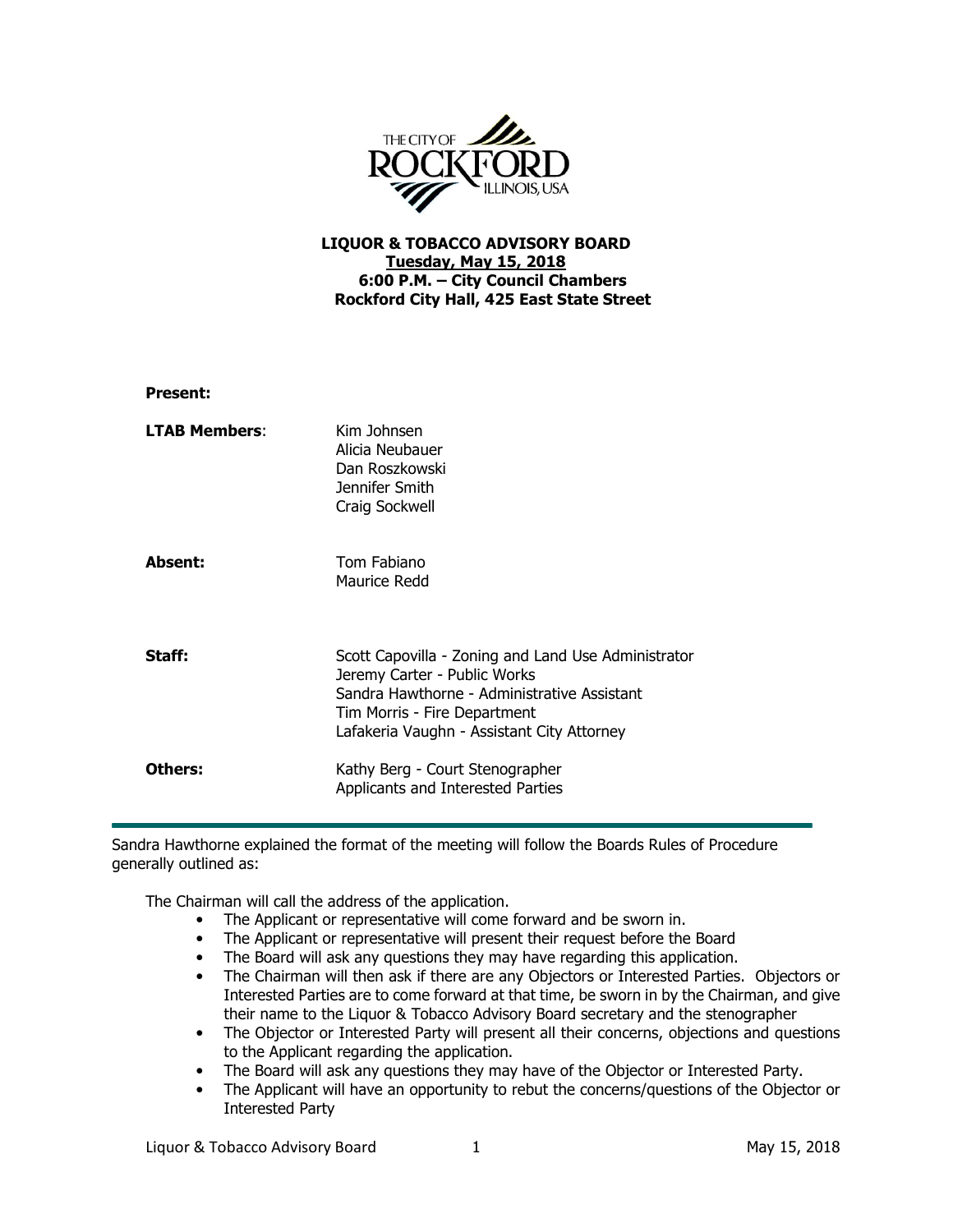- No further discussion from the Objector or Interested Party will occur after the rebuttal of the Applicant.
- The Board will then discuss the application and a vote will be taken.

It was further explained to the public in attendance, applicants, objectors and interested parties that this meeting is not a final vote on any item. The date of the Codes & Regulations meeting was given as Tuesday, May 29, 2018, at 5:30 PM in City Council Chambers in this building as the second vote on these items. The public in attendance, applicants, objectors and interested parties were instructed that they could contact the Zoning Office for any further information and the phone number was listed on the top of the agenda which was made available to all those in attendance. This information was also presented in written form attached to the agendas and attached to notifications sent to the Adjacent Property Owners.

The meeting was called to order at 8:35 PM. A MOTION was made by Kim Johnsen to APPROVE the minutes from the April 2018 meeting as written. The Motion was **SECONDED** by Jennifer Smith and CARRIED by a vote of 5-0 with Alicia Neubauer abstaining.

## 018-LTAB-015 2635 11<sup>th</sup> Street Applicant **Dimpalben G. Patel / NND Mart, Inc. dba NND Mart** Ward 06 and **Sale of packaged liquor** in conjunction with a tob Sale of packaged liquor in conjunction with a tobacco and convenience store in a C-3, General Commercial Zoning District Laid Over from April meeting

Prior to the meeting, written notification was received from the Applicant requesting that this item be Laid Over to the June meeting.

A MOTION was made by Craig Sockwell to LAY OVER the sale of packaged liquor in conjunction with a tobacco and convenience store in the name of Dimpalben G. Patel / NND Mart, Inc. dba NND Mart in a C-3, General Commercial Zoning District at  $2635$   $11<sup>th</sup>$  Street. The Motion was **SECONDED** by Alicia Neubauer and CARRIED by a vote of 5-0 with Maurice Redd and Tom Fabiano absent.

018-LTAB-019 3307 Charles Street Applicant **Dhartiben Patel dba Shree Lakshminarayyn Grocery Stores, LLC**<br>Ward 10 **Sale of packaged liguor** in conjunction with a gas station and Sale of packaged liquor in conjunction with a gas station and convenience store, and the sale of tobacco products in conjunction with a gas station and convenience store in an R-1, Single-family Residential Zoning District

The subject property is located on the southeast corner of Charles Street and 29th Street. Dhartiben Patel, Applicant, Avi Patel and Tracy Moore, were present. Avi Patel reviewed the request for the sale of packaged liquor and tobacco products. The Applicant has had an opportunity to review Staff's report, and stated is agreeable to the 13 conditions with the understanding that this approval is only for the sale of beer and wine.

Staff Recommendation is for Approval with (13) conditions. No Objector or Interested Parties were present.